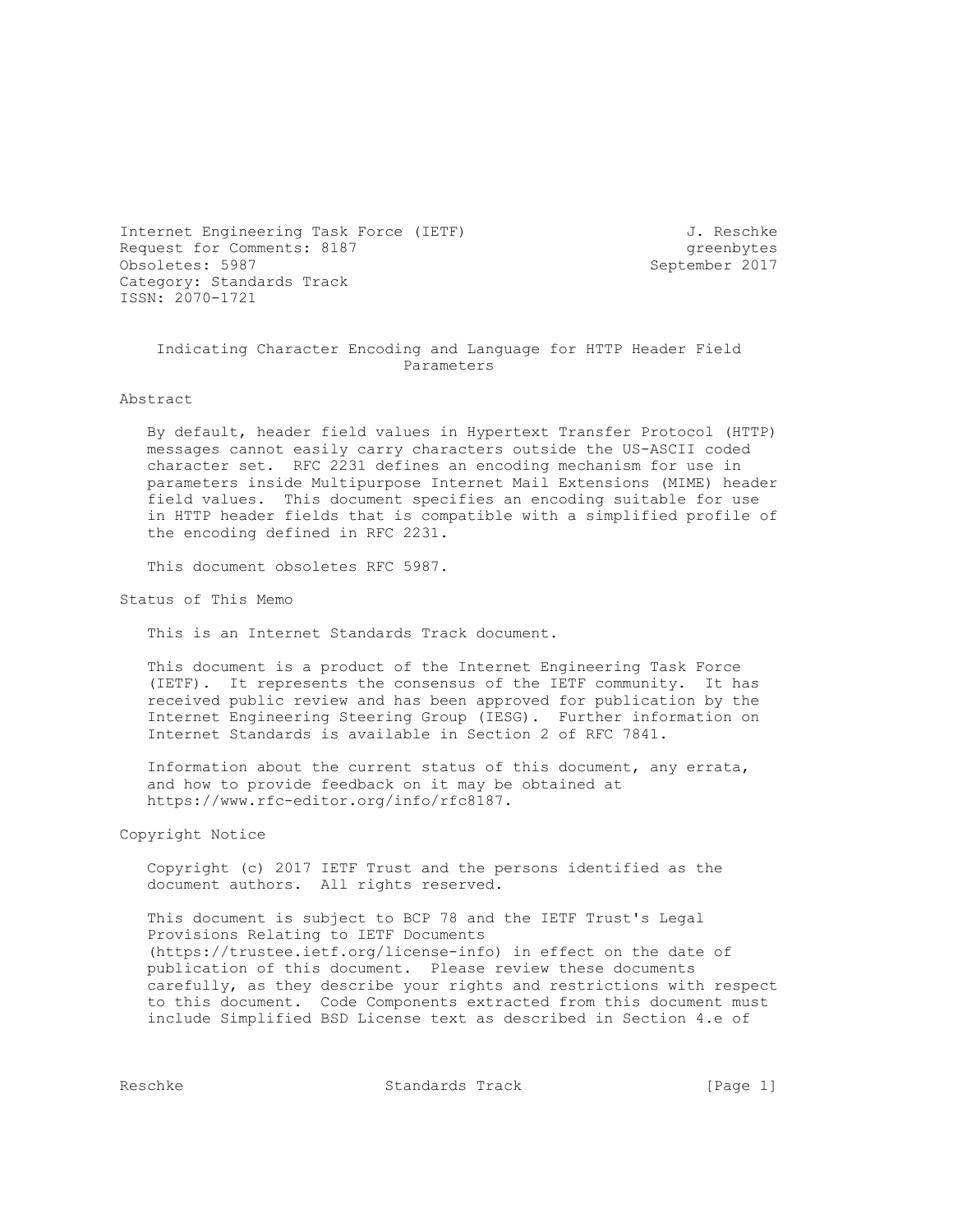the Trust Legal Provisions and are provided without warranty as described in the Simplified BSD License.

Table of Contents

| Introduction<br>and the state of the state of the state                                                                             | 2             |
|-------------------------------------------------------------------------------------------------------------------------------------|---------------|
| 2.<br>Notational Conventions<br>.                                                                                                   | 3             |
| Comparison to RFC 2231 and Definition of the Encoding $\ldots$ .<br>3.                                                              | 3             |
| 3.1. Parameter Continuations                                                                                                        | 4             |
| 3.2. Parameter Value Character Encoding and Language                                                                                |               |
|                                                                                                                                     | 4             |
|                                                                                                                                     | 4             |
| 3.2.2. Historical Notes                                                                                                             | 6             |
|                                                                                                                                     | 6             |
| 3.3. Language Specification in Encoded Words                                                                                        |               |
| 4. Guidelines for Usage in HTTP Header Field Definitions                                                                            | 7             |
| When to Use the Extension<br>4.1.                                                                                                   | 8             |
|                                                                                                                                     | 8             |
|                                                                                                                                     | 9             |
| 6.                                                                                                                                  | 9             |
| 7.                                                                                                                                  | 9             |
| 7.1.                                                                                                                                | $\mathcal{Q}$ |
| Normative References                                                                                                                |               |
| 7.2. Informative References                                                                                                         | 10            |
| Appendix A. Changes from RFC 5987                                                                                                   | 12            |
| Appendix B. Implementation Report                                                                                                   | 12            |
| Acknowledgements<br>$\mathbf{r}$ , $\mathbf{r}$ , $\mathbf{r}$ , $\mathbf{r}$ , $\mathbf{r}$ , $\mathbf{r}$<br>$\frac{1}{2}$        | 13            |
| Author's Address<br>and a complete that the complete state of the complete state of the complete state of the complete state of the | 13            |

1. Introduction

 Use of characters outside the US-ASCII coded character set ([RFC0020]) in HTTP header fields ([RFC7230]) is non-trivial:

- o The HTTP specification discourages use of non-US-ASCII characters in field values, placing them into the "obs-text" Augmented Backus-Naur Form (ABNF) production ([RFC7230], Section 3.2).
- o Furthermore, it stays silent about default character encoding schemes for field values, so any use of non-US-ASCII characters would need to be specific to the field definition or would require some other kind of out-of-band information.
- o Finally, some APIs assume a default character encoding scheme in order to map from the octet sequences (obtained from the HTTP message) to character sequences: for instance, the XMLHttpRequest API ([XMLHttpRequest]) uses the Interface Definition Language type "ByteString", effectively resulting in the ISO-8859-1 character encoding scheme ([ISO-8859-1]) being used.

Reschke Standards Track [Page 2]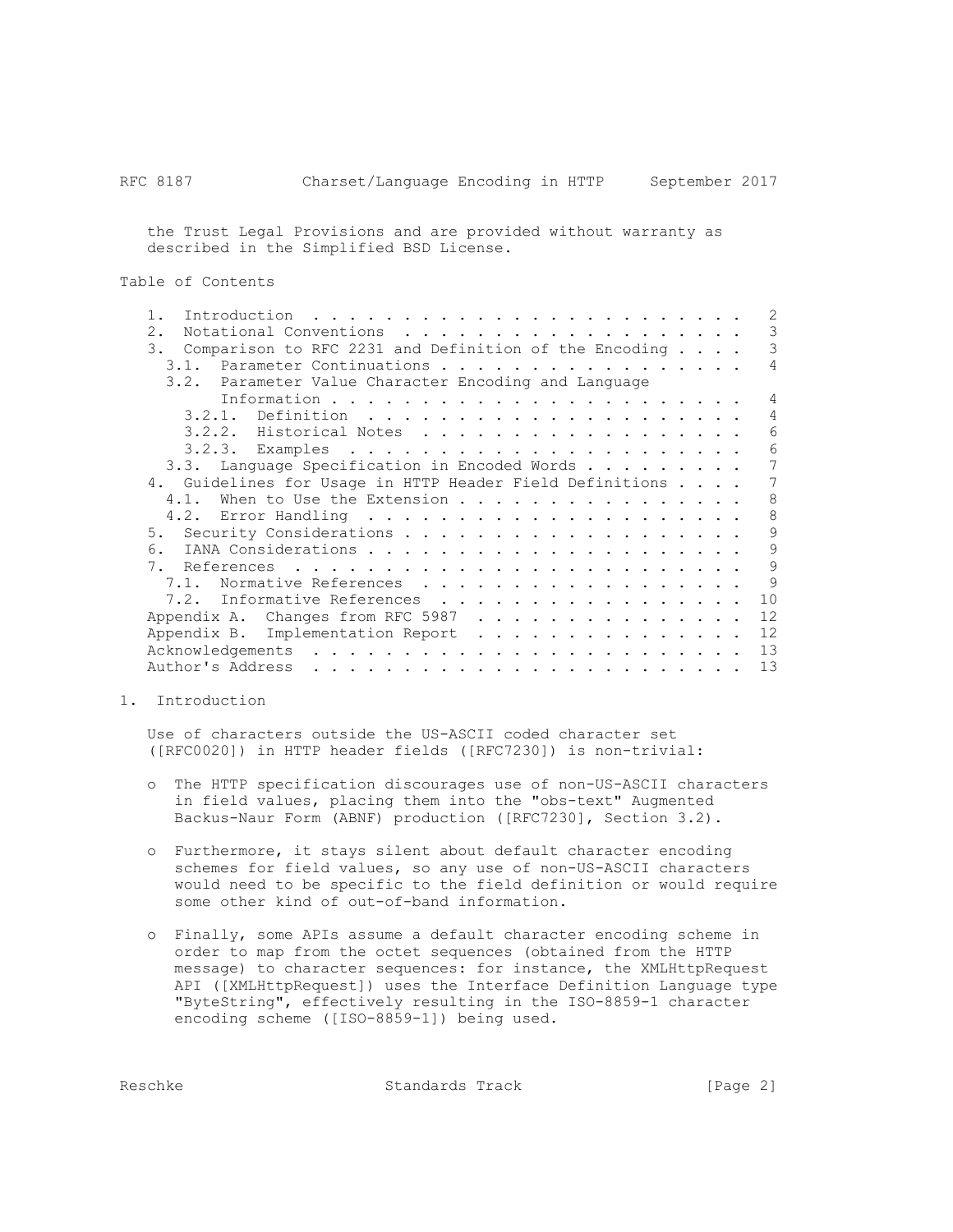On the other hand, RFC 2231 defines an encoding mechanism for parameters inside MIME header fields ([RFC2231]), which, as opposed to HTTP messages, do need to be sent over non-binary transports. This document specifies an encoding suitable for use in HTTP header fields that is compatible with a simplified profile of the encoding defined in RFC 2231. It can be applied to any HTTP header field that uses the common "parameter" ("name=value") syntax.

 This document obsoletes [RFC5987] and moves it to "Historic" status; the changes are summarized in Appendix A.

 Note: In the remainder of this document, RFC 2231 is only referenced for the purpose of explaining the choice of features that were adopted; therefore, they are purely informative.

 Note: This encoding does not apply to message payloads transmitted over HTTP, such as when using the media type "multipart/form-data" ([RFC7578]).

2. Notational Conventions

 The key words "MUST", "MUST NOT", "REQUIRED", "SHALL", "SHALL NOT", "SHOULD", "SHOULD NOT", "RECOMMENDED", "NOT RECOMMENDED", "MAY", and "OPTIONAL" in this document are to be interpreted as described in [RFC2119].

 This specification uses the ABNF notation defined in [RFC5234]. The following core rules are included by reference, as defined in [RFC5234], Appendix B.1: ALPHA (letters), DIGIT (decimal 0-9), HEXDIG (hexadecimal 0-9/A-F/a-f), and LWSP (linear whitespace).

 This specification uses terminology defined in [RFC6365], namely: "character encoding scheme" (abbreviated to "character encoding" below), "charset", and "coded character set".

 Note that this differs from RFC 2231, which uses the term "character set" for "character encoding scheme".

3. Comparison to RFC 2231 and Definition of the Encoding

 RFC 2231 defines several extensions to MIME. The sections below discuss if and how they apply to HTTP header fields.

In short:

o Parameter Continuations aren't needed (Section 3.1),

Reschke Standards Track [Page 3]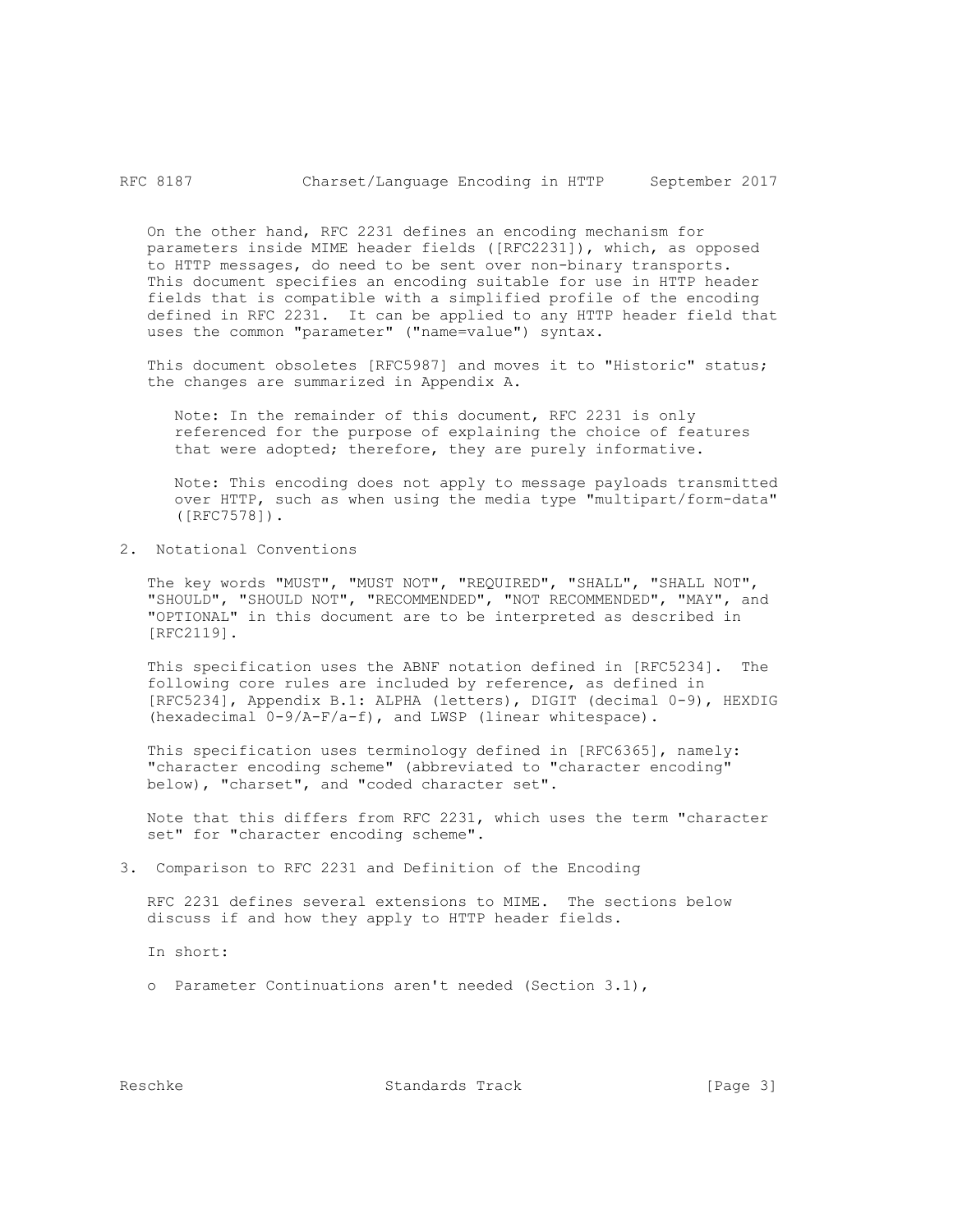- o Character Encoding and Language Information are useful, therefore a simple subset is specified (Section 3.2), and
- o Language Specifications in Encoded Words aren't needed (Section 3.3).
- 3.1. Parameter Continuations

 Section 3 of [RFC2231] defines a mechanism that deals with the length limitations that apply to MIME headers. These limitations do not apply to HTTP ([RFC7231], Appendix A.6).

 Thus, parameter continuations are not part of the encoding defined by this specification.

3.2. Parameter Value Character Encoding and Language Information

 Section 4 of [RFC2231] specifies how to embed language information into parameter values and also how to encode non-ASCII characters, dealing with restrictions both in MIME and HTTP header field parameters.

 However, RFC 2231 does not specify a mandatory-to-implement character encoding, making it hard for senders to decide which encoding to use. Thus, recipients implementing this specification MUST support the "UTF-8" character encoding [RFC3629].

 Furthermore, RFC 2231 allows the character encoding information to be left out. The encoding defined by this specification does not allow that.

3.2.1. Definition

 The presence of extended parameter values is usually indicated by a parameter name ending in an asterisk character. However, note that this is just a convention, and that the extended parameter values need to be explicitly specified in the definition of the header field using this extension (see Section 4).

The ABNF for extended parameter values is specified below:

Reschke Standards Track [Page 4]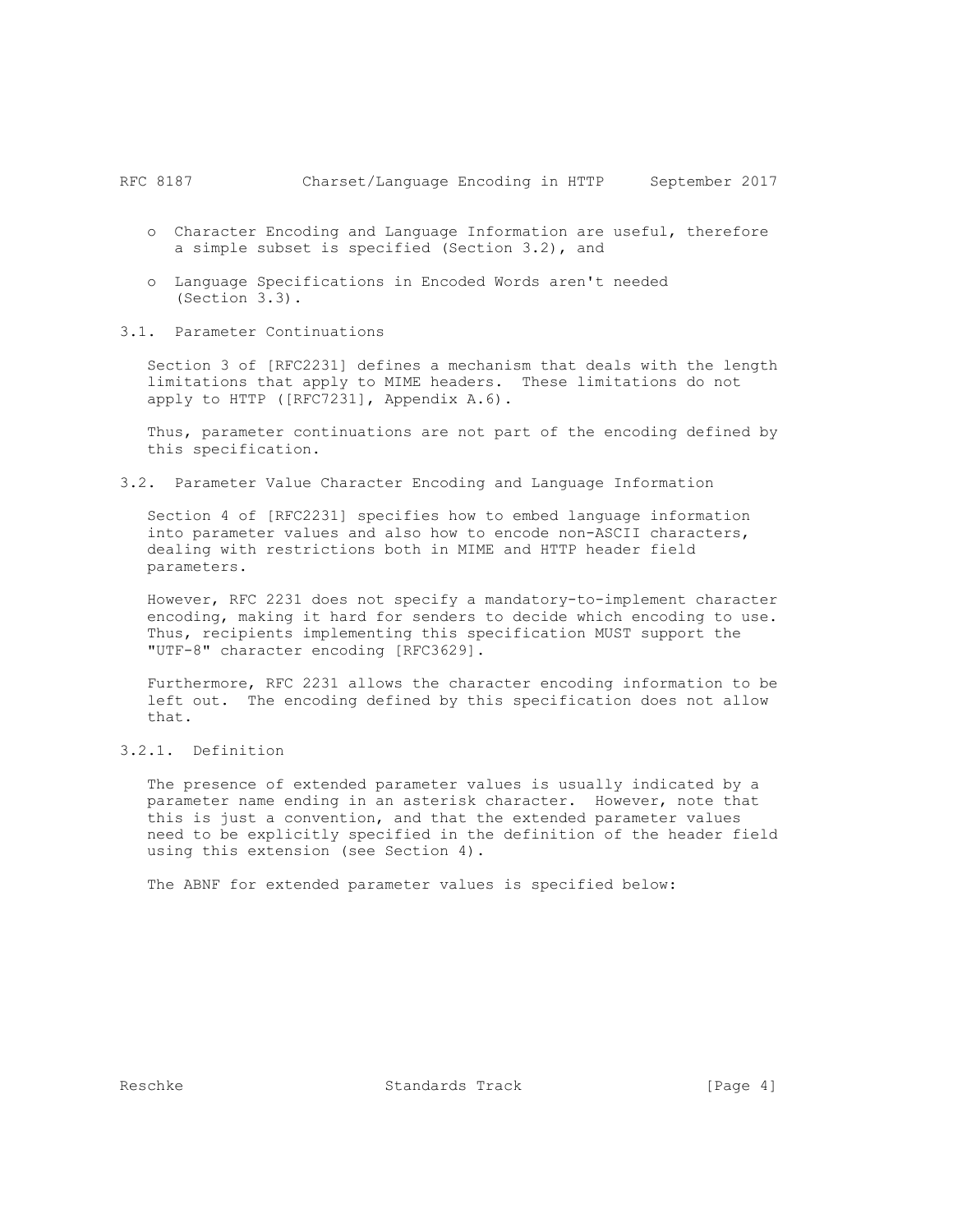RFC 8187 Charset/Language Encoding in HTTP September 2017 ext-value = charset "'" [ language ] "'" value-chars ; like RFC 2231's <extended-initial-value> ; (see [RFC2231], Section 7)  $\text{cherset}$  = "UTF-8" / mime-charset  $mine$ -charset =  $1*mine$ -charsetc mime-charsetc = ALPHA / DIGIT / "!" / "#" / "\$" / "%" / "&"  $\frac{1}{2}$   $\frac{1}{2}$   $\frac{1}{2}$   $\frac{1}{2}$   $\frac{1}{2}$   $\frac{1}{2}$   $\frac{1}{2}$   $\frac{1}{2}$   $\frac{1}{2}$   $\frac{1}{2}$   $\frac{1}{2}$   $\frac{1}{2}$   $\frac{1}{2}$   $\frac{1}{2}$   $\frac{1}{2}$   $\frac{1}{2}$   $\frac{1}{2}$   $\frac{1}{2}$   $\frac{1}{2}$   $\frac{1}{2}$   $\frac{1}{2}$   $\frac{1}{2}$   $\frac{1}{2}$   $\frac{1}{2}$   $\frac{1}{2}$   $\frac{1}{2}$   $\frac{1}{2}$   $\frac{1}{2}$   $\frac{1}{2}$   $\frac{1}{2}$   $\frac{1}{2}$   $\frac{1}{2}$   $\frac{1}{2}$   $\frac{1}{2}$   $\frac{1}{2}$   $\frac{1}{2}$   $\frac{1}{2}$   $\frac{1}{2}$   $\frac{1}{2}$   $\frac{1}{2}$   $\frac{1}{2}$   $\frac{1}{2}$   $\frac{1}{2}$   $\frac{1}{2}$  ; as <mime-charset> in Section 2.3 of [RFC2978] ; except that the single quote is not included ; SHOULD be registered in the IANA charset registry language  $=$  <Language-Tag, see [RFC5646], Section 2.1> value-chars =  $*($  pct-encoded / attr-char ) pct-encoded = "%" HEXDIG HEXDIG ; see [RFC3986], Section 2.1 attr-char = ALPHA / DIGIT / "!" / "#" / "\$" / "&" / "+" / "-" / "."  $\left( \begin{array}{cc} 0 & \text{if} & \text{if} & \text{if} & \text{if} & \text{if} & \text{if} & \text{if} & \text{if} & \text{if} & \text{if} & \text{if} & \text{if} & \text{if} & \text{if} & \text{if} & \text{if} & \text{if} & \text{if} & \text{if} & \text{if} & \text{if} & \text{if} & \text{if} & \text{if} & \text{if} & \text{if} & \text{if} & \text{if} & \text{if} & \text{if} & \text{if} & \text{if} & \text{if} & \text{if} & \text{$ ; token  $\exp t$  ("\*" / "'" / "%")

 The value part of an extended parameter (ext-value) is a token that consists of three parts:

- 1. the REQUIRED character encoding name (charset),
- 2. the OPTIONAL language information (language), and
- 3. a character sequence representing the actual value (value-chars), separated by single quote characters.

 Note that both character encoding names and language tags are restricted to the US-ASCII coded character set and are matched case insensitively (see Section 2.3 of [RFC2978] and Section 2.1.1 of [RFC5646]).

 Inside the value part, characters not contained in attr-char are encoded into an octet sequence using the specified character encoding. That octet sequence is then percent-encoded as specified in Section 2.1 of [RFC3986].

Reschke Standards Track [Page 5]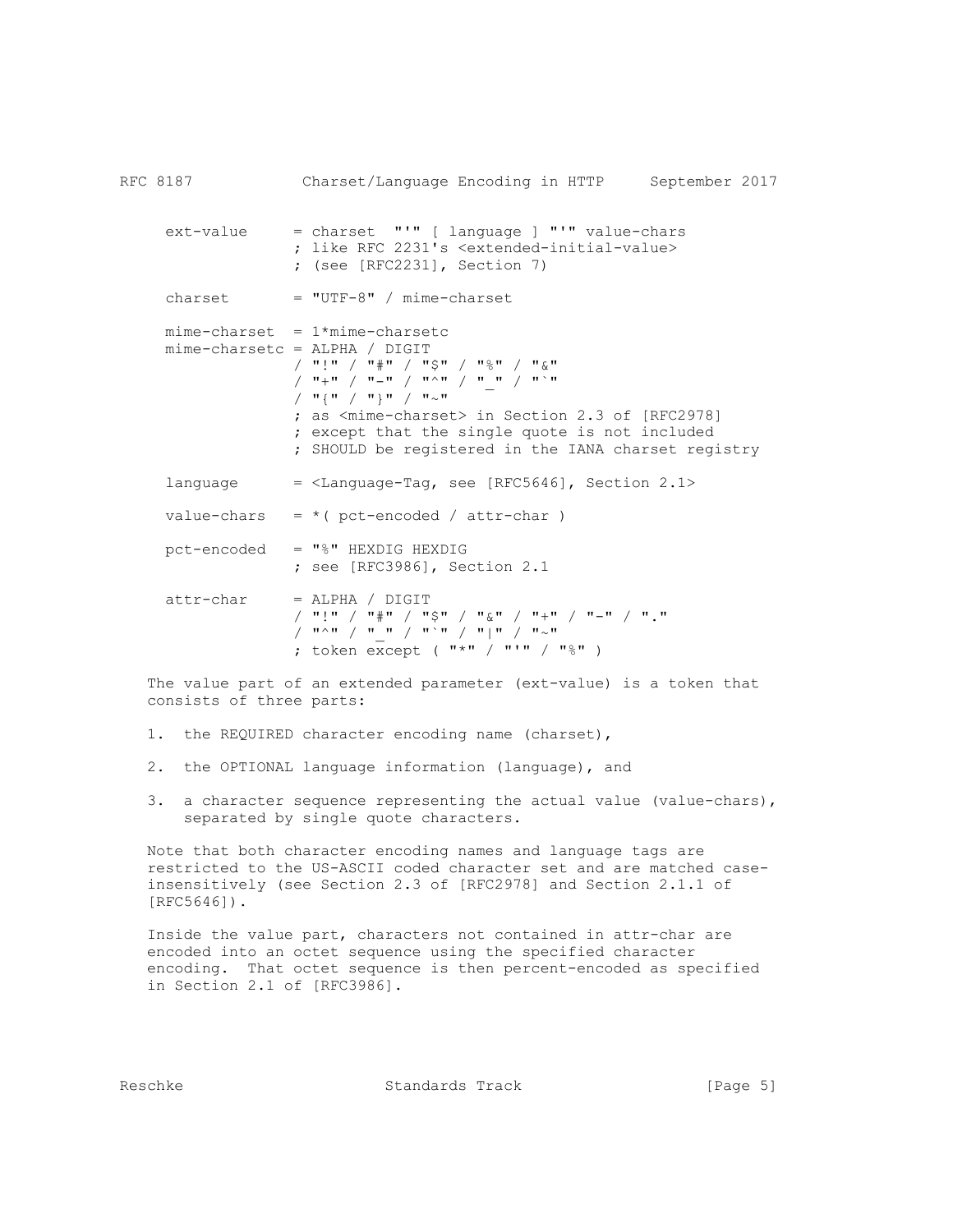Producers MUST use the "UTF-8" ([RFC3629]) character encoding. Extension character encodings (mime-charset) are reserved for future use.

 Note: Recipients should be prepared to handle encoding errors, such as malformed or incomplete percent escape sequences, or non-decodable octet sequences, in a robust manner. This specification does not mandate any specific behavior; for instance, the following strategies are all acceptable:

- \* ignoring the parameter,
- \* stripping a non-decodable octet sequence, and
- \* substituting a non-decodable octet sequence by a replacement character, such as the Unicode character U+FFFD (Replacement Character).

# 3.2.2. Historical Notes

 The RFC 7230 token production ([RFC7230], Section 3.2.6) differs from the production used in RFC 2231 (imported from Section 5.1 of  $[RFC2045])$  in that curly braces  $(i.e., "{'" and "'}")$  are excluded. Thus, these two characters are excluded from the attr-char production as well.

 The <mime-charset> ABNF defined here differs from the one in Section 2.3 of [RFC2978] in that it does not allow the single quote character (see also RFC Errata ID 1912 [Err1912]). In practice, no character encoding names using that character have been registered at the time of this writing.

 For backwards compatibility with RFC 2231, the encoding defined by this specification deviates from common parameter syntax in that the quoted-string notation is not allowed. Implementations using generic parser components might not be able to detect the use of quoted string notation and thus might accept that format, although invalid, as well.

 [RFC5987] did require support for ISO-8859-1 ([ISO-8859-1]), too; for compatibility with legacy code, recipients are encouraged to support this encoding as well.

## 3.2.3. Examples

Non-extended notation, using "token":

foo: bar; title=Economy

Reschke Standards Track [Page 6]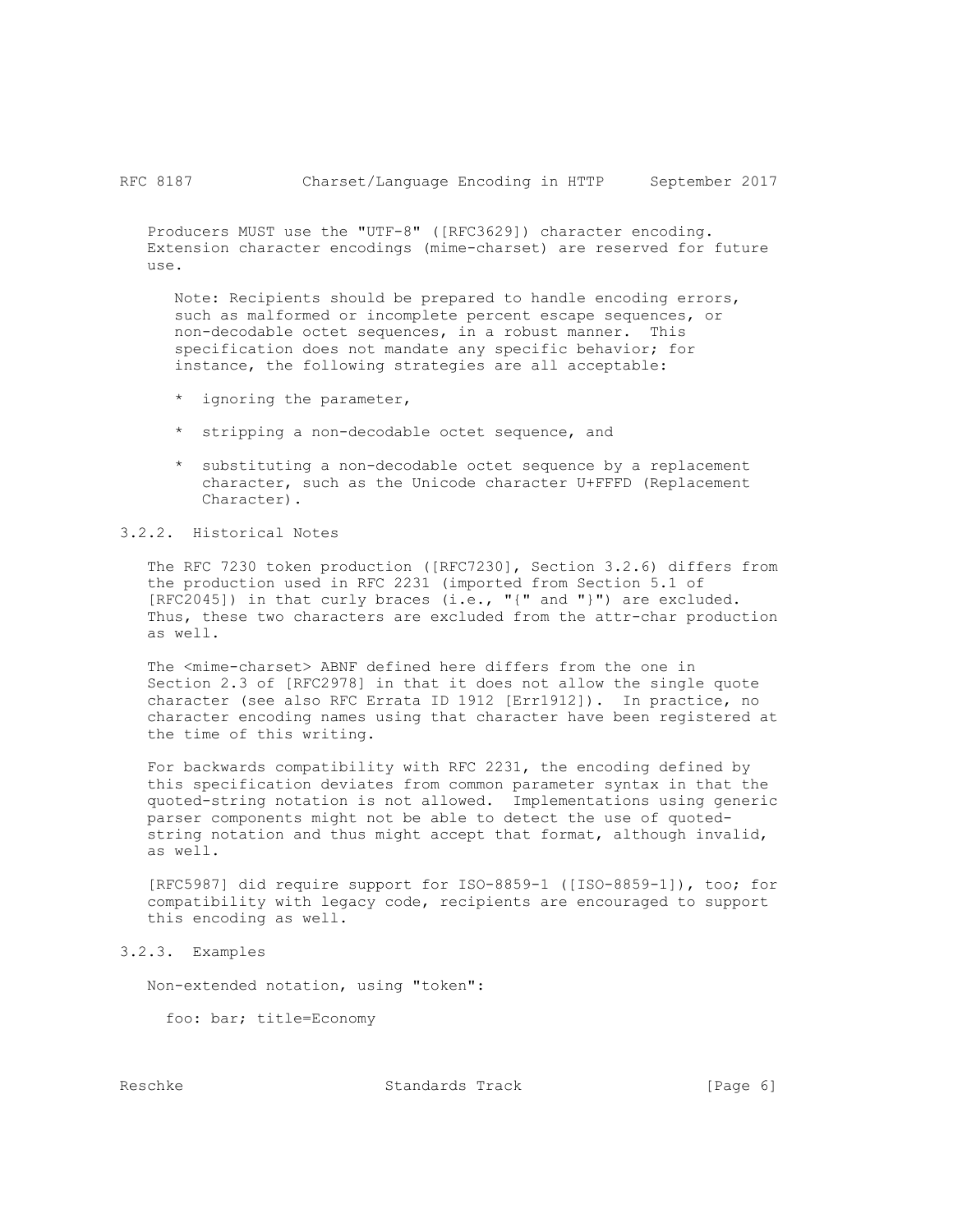Non-extended notation, using "quoted-string":

foo: bar; title="US-\$ rates"

 Extended notation, using the Unicode character U+00A3 ("£", POUND SIGN):

foo: bar; title\*=utf-8'en'%C2%A3%20rates

 Note: The Unicode pound sign character U+00A3 was encoded into the octet sequence C2 A3 using the UTF-8 character encoding, and then percent-encoded. Also, note that the space character was encoded as %20, as it is not contained in attr-char.

 Extended notation, using the Unicode characters U+00A3 ("£", POUND SIGN) and U+20AC ("€", EURO SIGN):

foo: bar; title\*=UTF-8''%c2%a3%20and%20%e2%82%ac%20rates

 Note: The Unicode pound sign character U+00A3 was encoded into the octet sequence C2 A3 using the UTF-8 character encoding, and then percent-encoded. Likewise, the Unicode euro sign character U+20AC was encoded into the octet sequence E2 82 AC, and then percent encoded. Also note that HEXDIG allows both lowercase and uppercase characters, so recipients must understand both, and that the language information is optional, while the character encoding is not.

## 3.3. Language Specification in Encoded Words

 Section 5 of [RFC2231] extends the encoding defined in [RFC2047] to also support language specification in encoded words. RFC 2616, the now-obsolete HTTP/1.1 specification, did refer to RFC 2047 ([RFC2616], Section 2.2). However, it wasn't clear to which header field it applied. Consequently, the current revision of the HTTP/1.1 specification has deprecated use of the encoding forms defined in RFC 2047 (see Section 3.2.4 of [RFC7230]).

Thus, this specification does not include this feature.

4. Guidelines for Usage in HTTP Header Field Definitions

 Specifications of HTTP header fields that use the extensions defined in Section 3.2 ought to clearly state that. A simple way to achieve this is to normatively reference this specification and to include the ext-value production into the ABNF for specific header field parameters.

Reschke Standards Track [Page 7]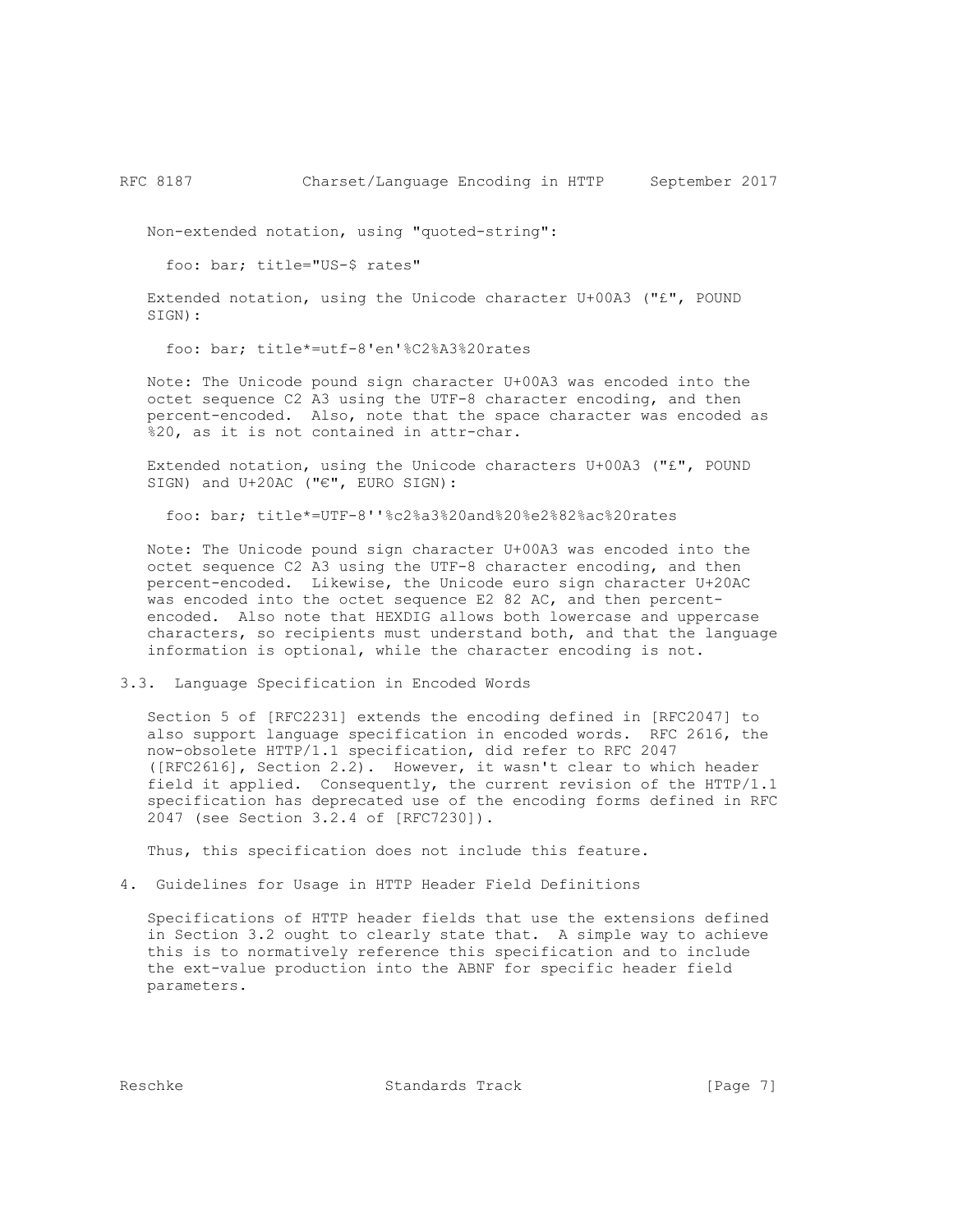For instance:

```
 foo = token ";" LWSP title-param
 title-param = "title" LWSP "=" LWSP value
           / "title*" LWSP "=" LWSP ext-value
ext-value = \leqsee RFC 8187, Section 3.2>
```
 Note: The Parameter Value Continuation feature defined in Section 3 of [RFC2231] makes it impossible to have multiple instances of extended parameters with identical names, as the processing of continuations would become ambiguous. Thus, specifications using this extension are advised to disallow this case for compatibility with RFC 2231.

 Note: This specification does not automatically assign a new interpretation to parameter names ending in an asterisk. As pointed out above, it's up to the specification for the non-extended parameter to "opt in" to the syntax defined here. That being said, some existing implementations are known to automatically switch to using this notation when a parameter name ends with an asterisk; thus, using parameter names ending in an asterisk for something else is likely to cause interoperability problems.

## 4.1. When to Use the Extension

 Section 4.2 of [RFC2277] requires that protocol elements containing human-readable text be able to carry language information. Thus, the ext-value production ought to always be used when the parameter value is of a textual nature and its language is known.

 Furthermore, the extension ought to also be used whenever the parameter value needs to carry characters not present in the US-ASCII coded character set ([RFC0020]); note that it would be unacceptable to define a new parameter that would be restricted to a subset of the Unicode character set.

## 4.2. Error Handling

 Header field specifications need to define whether multiple instances of parameters with identical names are allowed and how they should be processed. This specification suggests that a parameter using the extended syntax takes precedence. This would allow producers to use both formats without breaking recipients that do not understand the extended syntax yet.

Reschke Standards Track [Page 8]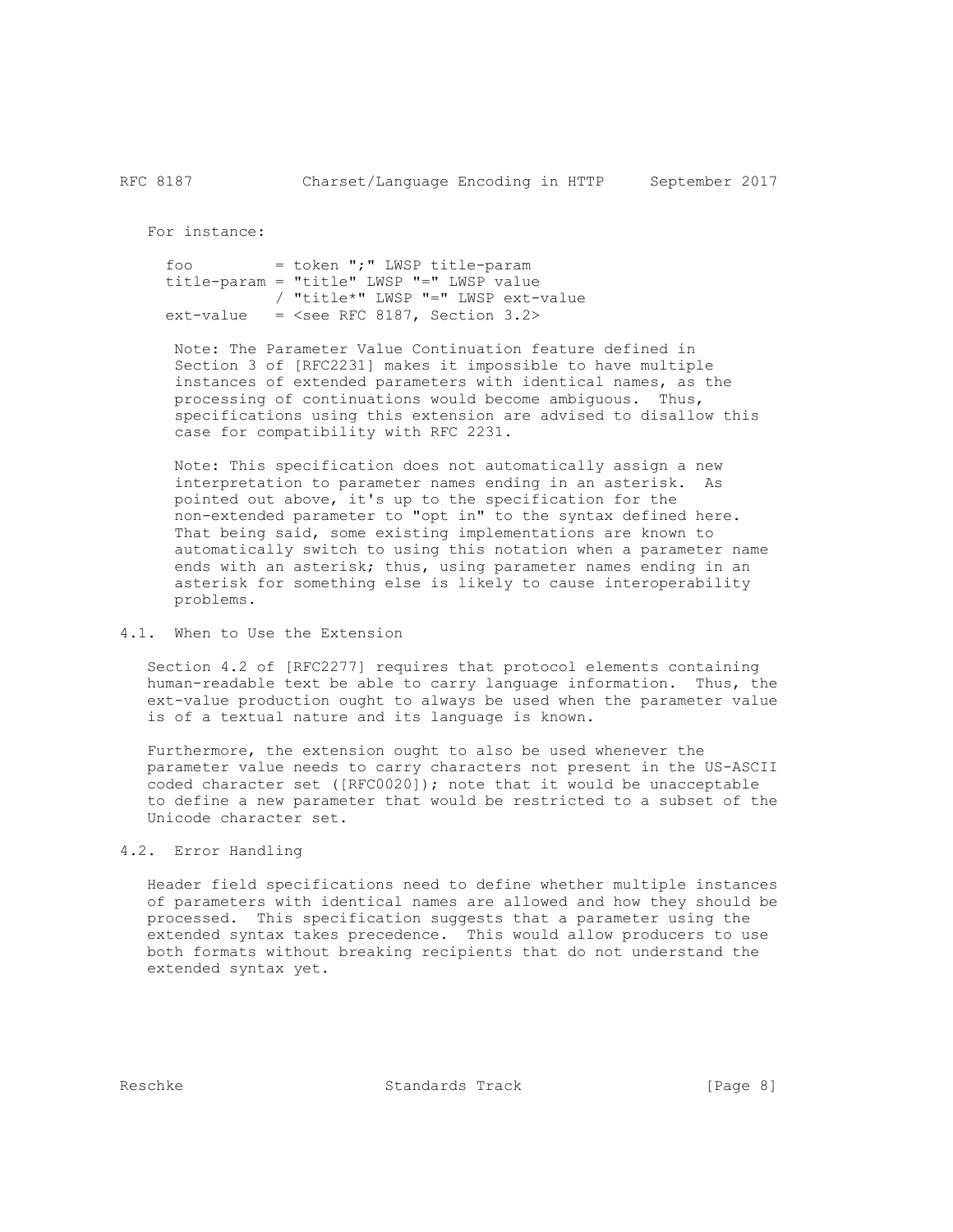Example:

 foo: bar; title="EURO exchange rates"; title\*=utf-8''%e2%82%ac%20exchange%20rates

 In this case, the sender provides an ASCII version of the title for legacy recipients, but also includes an internationalized version for recipients understanding this specification -- the latter obviously ought to prefer the new syntax over the old one.

5. Security Considerations

 The format described in this document makes it possible to transport non-ASCII characters, and thus enables character "spoofing" scenarios in which a displayed value appears to be something other than it is.

 Furthermore, there are known attack scenarios related to decoding  $UTF-8.$ 

See Section 10 of [RFC3629] for more information on both topics.

 In addition, the extension specified in this document makes it possible to transport multiple language variants for a single parameter, and such use might allow spoofing attacks where different language versions of the same parameter are not equivalent. Whether this attack is effective as an attack depends on the parameter specified.

6. IANA Considerations

This document does not require any IANA actions.

- 7. References
- 7.1. Normative References
	- [RFC0020] Cerf, V., "ASCII format for network interchange", STD 80, RFC 20, DOI 10.17487/RFC0020, October 1969, <https://www.rfc-editor.org/info/rfc20>.
	- [RFC2119] Bradner, S., "Key words for use in RFCs to Indicate Requirement Levels", BCP 14, RFC 2119, DOI 10.17487/RFC2119, March 1997, <https://www.rfc-editor.org/info/rfc2119>.
	- [RFC2978] Freed, N. and J. Postel, "IANA Charset Registration Procedures", BCP 19, RFC 2978, DOI 10.17487/RFC2978, October 2000, <https://www.rfc-editor.org/info/rfc2978>.

Reschke Standards Track [Page 9]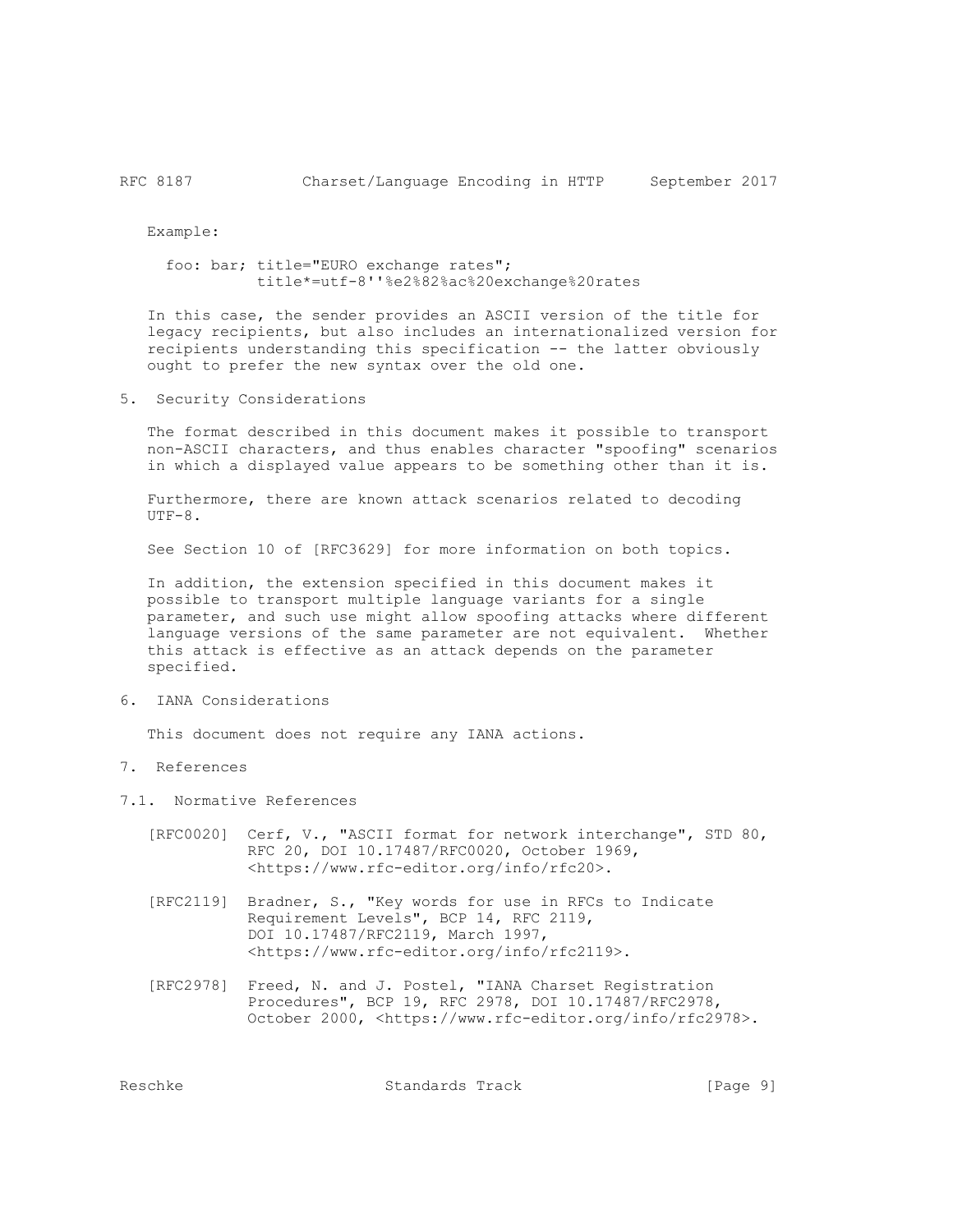- [RFC3629] Yergeau, F., "UTF-8, a transformation format of ISO 10646", STD 63, RFC 3629, DOI 10.17487/RFC3629, November 2003, <https://www.rfc-editor.org/info/rfc3629>.
- [RFC3986] Berners-Lee, T., Fielding, R., and L. Masinter, "Uniform Resource Identifier (URI): Generic Syntax", STD 66, RFC 3986, DOI 10.17487/RFC3986, January 2005, <https://www.rfc-editor.org/info/rfc3986>.
- [RFC5234] Crocker, D., Ed. and P. Overell, "Augmented BNF for Syntax Specifications: ABNF", STD 68, RFC 5234, DOI 10.17487/RFC5234, January 2008, <https://www.rfc-editor.org/info/rfc5234>.
- [RFC5646] Phillips, A., Ed. and M. Davis, Ed., "Tags for Identifying Languages", BCP 47, RFC 5646, DOI 10.17487/RFC5646, September 2009, <https://www.rfc-editor.org/info/rfc5646>.
- [RFC7230] Fielding, R., Ed. and J. Reschke, Ed., "Hypertext Transfer Protocol (HTTP/1.1): Message Syntax and Routing", RFC 7230, DOI 10.17487/RFC7230, June 2014, <https://www.rfc-editor.org/info/rfc7230>.
	- [RFC7231] Fielding, R., Ed. and J. Reschke, Ed., "Hypertext Transfer Protocol (HTTP/1.1): Semantics and Content", RFC 7231, DOI 10.17487/RFC7231, June 2014, <https://www.rfc-editor.org/info/rfc7231>.

## 7.2. Informative References

[Err1912] RFC Errata, "Erratum ID 1912, RFC 2978", <https://www.rfc-editor.org/errata/eid1912>.

#### [ISO-8859-1]

 International Organization for Standardization, "Information technology -- 8-bit single-byte coded graphic character sets -- Part 1: Latin alphabet No. 1", ISO/ IEC 8859-1:1998, 1998.

- [RFC2045] Freed, N. and N. Borenstein, "Multipurpose Internet Mail Extensions (MIME) Part One: Format of Internet Message Bodies", RFC 2045, DOI 10.17487/RFC2045, November 1996, <https://www.rfc-editor.org/info/rfc2045>.
- [RFC2047] Moore, K., "MIME (Multipurpose Internet Mail Extensions) Part Three: Message Header Extensions for Non-ASCII Text", RFC 2047, DOI 10.17487/RFC2047, November 1996, <https://www.rfc-editor.org/info/rfc2047>.

Reschke Standards Track [Page 10]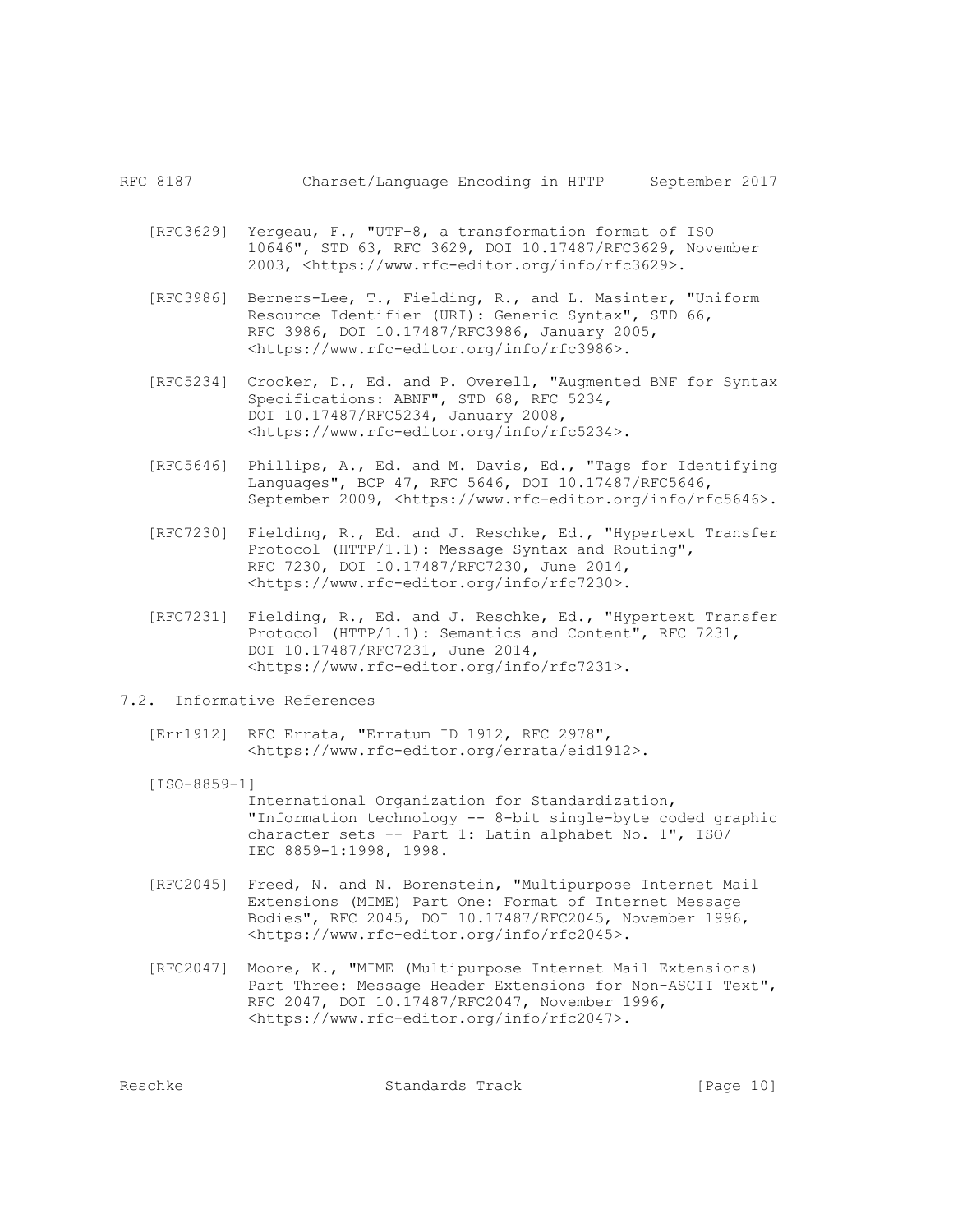RFC 8187 Charset/Language Encoding in HTTP September 2017

- [RFC2231] Freed, N. and K. Moore, "MIME Parameter Value and Encoded Word Extensions: Character Sets, Languages, and Continuations", RFC 2231, DOI 10.17487/RFC2231, November 1997, <https://www.rfc-editor.org/info/rfc2231>.
- [RFC2277] Alvestrand, H., "IETF Policy on Character Sets and Languages", BCP 18, RFC 2277, DOI 10.17487/RFC2277, January 1998, <https://www.rfc-editor.org/info/rfc2277>.
- [RFC2616] Fielding, R., Gettys, J., Mogul, J., Frystyk, H., Masinter, L., Leach, P., and T. Berners-Lee, "Hypertext Transfer Protocol -- HTTP/1.1", RFC 2616, DOI 10.17487/RFC2616, June 1999, <https://www.rfc-editor.org/info/rfc2616>.
- [RFC5987] Reschke, J., "Character Set and Language Encoding for Hypertext Transfer Protocol (HTTP) Header Field Parameters", RFC 5987, DOI 10.17487/RFC5987, August 2010, <https://www.rfc-editor.org/info/rfc5987>.
- [RFC5988] Nottingham, M., "Web Linking", RFC 5988, DOI 10.17487/RFC5988, October 2010, <https://www.rfc-editor.org/info/rfc5988>.
- [RFC6266] Reschke, J., "Use of the Content-Disposition Header Field in the Hypertext Transfer Protocol (HTTP)", RFC 6266, DOI 10.17487/RFC6266, June 2011, <https://www.rfc-editor.org/info/rfc6266>.
- [RFC6365] Hoffman, P. and J. Klensin, "Terminology Used in Internationalization in the IETF", BCP 166, RFC 6365, DOI 10.17487/RFC6365, September 2011, <https://www.rfc-editor.org/info/rfc6365>.
- [RFC7578] Masinter, L., "Returning Values from Forms: multipart/ form-data", RFC 7578, DOI 10.17487/RFC7578, July 2015, <https://www.rfc-editor.org/info/rfc7578>.
- [RFC7616] Shekh-Yusef, R., Ed., Ahrens, D., and S. Bremer, "HTTP Digest Access Authentication", RFC 7616, DOI 10.17487/RFC7616, September 2015, <https://www.rfc-editor.org/info/rfc7616>.
- [RFC8053] Oiwa, Y., Watanabe, H., Takagi, H., Maeda, K., Hayashi, T., and Y. Ioku, "HTTP Authentication Extensions for Interactive Clients", RFC 8053, DOI 10.17487/RFC8053, January 2017, <https://www.rfc-editor.org/info/rfc8053>.

Reschke Standards Track [Page 11]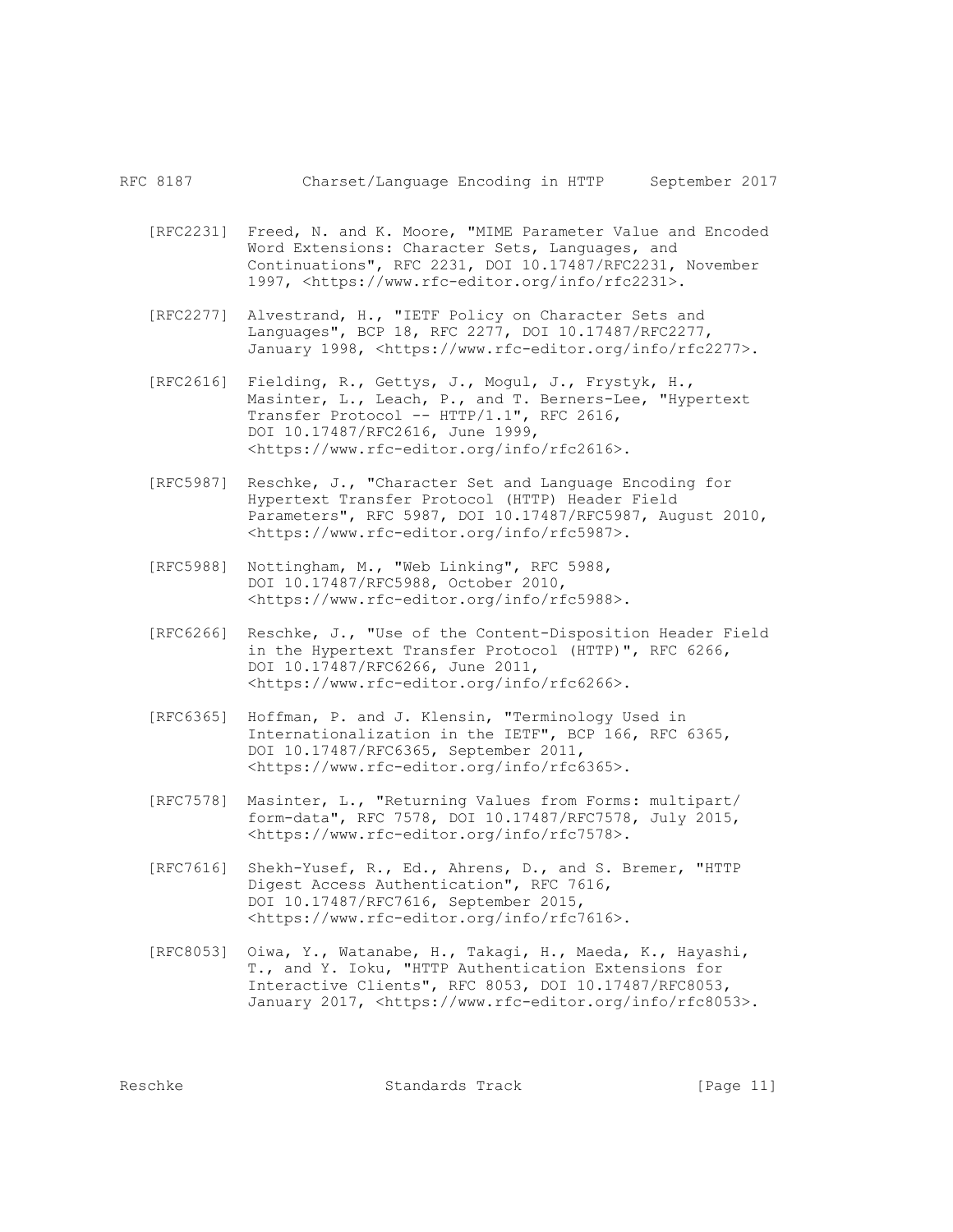[XMLHttpRequest] WhatWG, "XMLHttpRequest", <https://xhr.spec.whatwg.org/>.

Appendix A. Changes from RFC 5987

This section summarizes the changes compared to [RFC5987]:

- o The document title was changed to "Indicating Character Encoding and Language for HTTP Header Field Parameters".
- o The introduction was rewritten to better explain the issues around non-ASCII characters in field values.
- o The requirement to support the "ISO-8859-1" encoding was removed.
- o This document no longer attempts to redefine a generic "parameter" ABNF (it turned out that there really isn't a generic definition of parameters in HTTP; for instance, there are subtle differences with respect to whitespace handling).
- o A note about defects in error handling in current implementations was removed, as it was no longer accurate.

Appendix B. Implementation Report

 The encoding defined in this document is currently used in four different HTTP header fields:

- o "Authentication-Control", defined in [RFC8053],
- o "Authorization" (as used in HTTP Digest Authentication, defined in [RFC7616]),
- o "Content-Disposition", defined in [RFC6266], and
- o "Link", defined in [RFC5988].

 As the encoding is a profile/clarification of the one defined in [RFC2231] in 1997, many user agents already supported it for use in "Content-Disposition" when [RFC5987] was published.

 Since the publication of [RFC5987], three more popular desktop user agents have added support for this encoding; see <http://purl.org/NET/http/content-disposition-tests#encoding- 2231-char> for details. At this time, the current versions of all major desktop user agents support it.

Reschke Standards Track [Page 12]